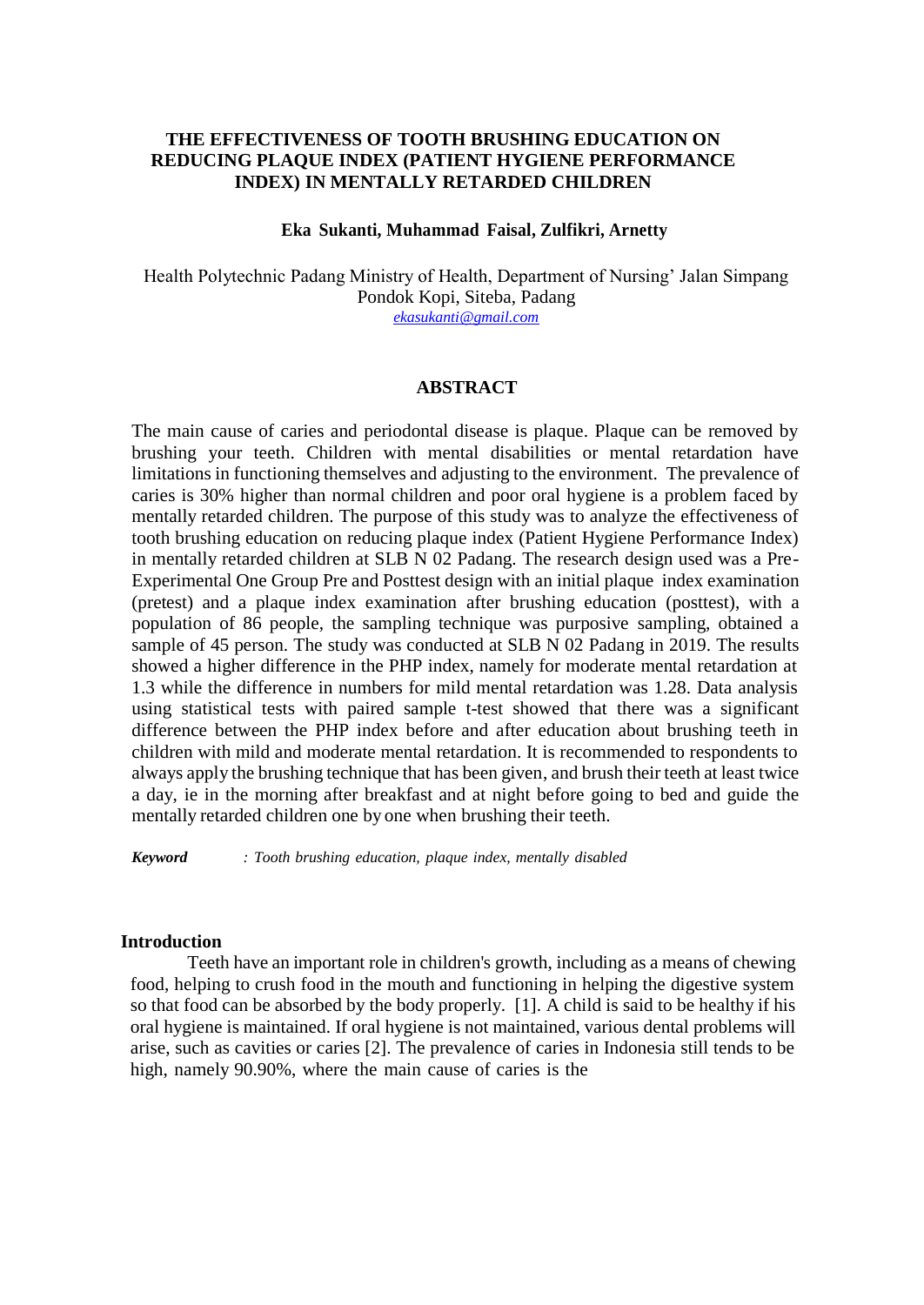accumulation of plaque associated with poor oral hygiene. [1] [3]. Plaque is a soft layer consisting of 80% water and the remaining 20% are components such as proteins, lipids, and mineral components, namely calcium and phosphorus [4].

Efforts to clean plaque can be done by brushing your teeth, the goal is to clean food debris from the surface of the teeth and massage the gums [5]. The habit of brushing teeth should be introduced to children from an early age [6]. Difficulty carryingout proper oral cleaning procedures is found in children under 5 years of age as well as in children with mental disabilities [7]. Children with mental disabilities or known as mental retardation have limitations in functioning themselves, adjusting to the environment [8].

The caries prevalence is 30% higher than normal children and poor oral hygiene is a problem faced by mentally retarded children [9] [10]. Lack of motivation and ability to concentrate makes it difficult for mentally retarded children to carry out activities related to dental hygiene [9]. Mental retardation has an IQ below 68-54 with an IQ range of 50- 75%, but mentally retarded children have the ability to be educated [11]. Based on the results of the 2013 Basic Health Research (RISKESDAS) survey, it was stated that there were 0.14% of mentally retarded children, this is the second highest percentage after physical disabilities [12].

Based on previous research on the description of the independence of mentally retarded children in brushing their teeth before brushing their teeth, it was found that 15 children were still not independent in brushing their teeth and the description of the independence of mentally retarded children in brushing their teeth after brushing their teeth was found to be 9 children who were not independent in brushing their teeth. at SLBNegeri Semarang. In conclusion, not many mentally retarded children can brush their teeth independently even though they have received brushing practice [13].

SLB N 02 Padang has 120 students with special needs, consisting of 86 mentally retarded students consisting of 46 mild and 40 moderately impaired students, 3 blind students, 14 deaf students, 8 physically handicapped and 9 autistic people. The initial survey regarding dental and oral hygiene with the PHP index of mild and moderate mentally retarded children, namely from 9 mentally retarded children who had their dental and oral hygiene checked, they consisted of 5 mild and 4 moderately mentally retarded children, two children with a score of 3.5, three children children with a score of 3.7, and two children with a score of 3.9, and two other children with a score of 2.1.

The results of interviews conducted with children with mild and moderate mental retardation found 5 children brushing their teeth twice a day and 4 children only once. The results of interviews conducted on 8 parents of mentally retarded children, data obtained from 6 parents stated that their children liked to consume foods such as bread, sweets, and cold and sweet drinks, and 2 other parents stated that their children did not liketo consume cold and sweet drinks, but likes to eat sweets. Based on the observations of researchers, there are 2 canteens at SLB N 02 Padang, both canteens sell sweet foods suchas bread, biscuits, chocolate, sweets and cold drinks. This study aims to determine the effectiveness of education about brushing teeth to reduce plaque index (Patient Hygiene Performance Index) in mentally retarded children at SLB N 02 Padang in 2019.

#### **Method**

This study uses an experimental design that uses a pre-experimental one group pre and posttest design with an initial plaque index examination (pretest) and after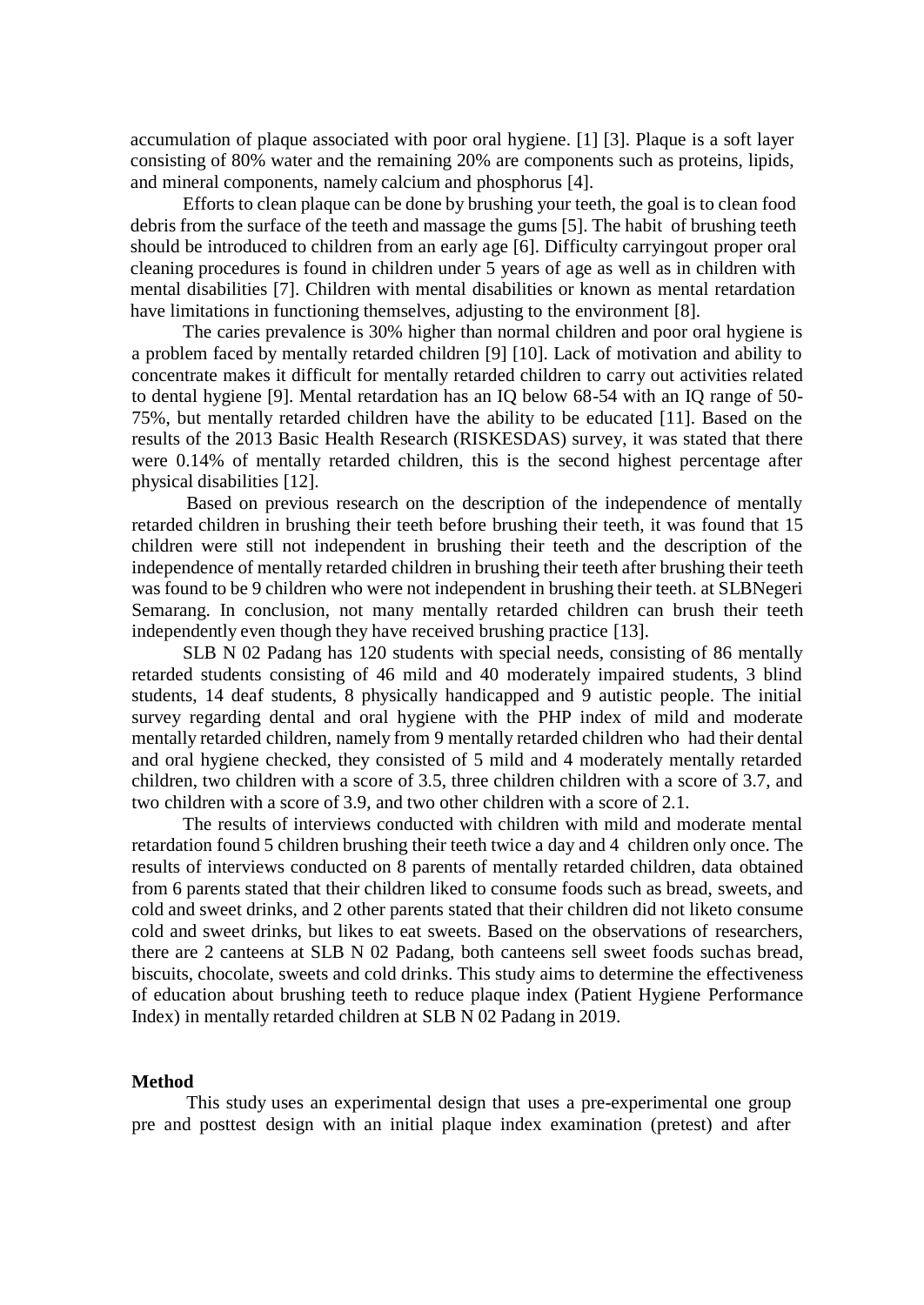brushing education is carried out by checking the final plaque index (posttest). The study was conducted in August 2019. The study population was all mentally retarded students at SLB N 02 Padang. The sampling technique in this study was carried out by purposive sampling. The sample was taken with the inclusion criteria, namely the criteria that need to be met by each member of the population that can be taken as a sample. Based on research considerations with inclusion criteria, namely: 1) mild and moderate mentally retarded patients; 2) willing to be a respondent; 3) have index gear. Data was collected by observing and examining the plaque index directly on the research subjects with predetermined conditions.

The initial examination was carried out before brushing education was carried out, the research subjects were instructed to brush their teeth in the usual way, then the PHP plaque index was examined. Then the researchers conducted education on brushingteeth by way of counseling, demonstrations and exercises a combination of vertical techniques, fone's techniques and horizontal techniques every day for 2 weeks. After twoweeks, the researcher came in the morning and gave the same food, before the break the research subjects were instructed to brush their teeth according to the education that had been given for two weeks. After that, a final PHP plaque index check was carried out. The data that has been obtained were analyzed by univariate and bivariate. Bivariate analysis was carried out by using paired sample t-test.

## **Result**

Based on research conducted on research subjects, the average PHP index index of mild and moderate mentally retarded children before and after brushing education is shown in the following table:

Tabel 1. Average PHP index ("Patient Hygiene Performance") of Mild Mentally Impaired Children Before and After Tooth Brushing Education at SLB N 02 Padang

| Type of mental retardation | <b>PHP</b> Index |       | <b>PHP</b> Index Difference |
|----------------------------|------------------|-------|-----------------------------|
|                            | <b>Before</b>    | After |                             |
| Mild mental retardation    | 3.15             | 1.87  | 1,28                        |

Tabel 2. Average PHP index ("Patient Hygiene Performance") Children with moderate mental retardation Before and After Tooth Brushing Education at SLB N 02 Padang

| Type of mental retardation | <b>PHP</b> Index |       | <b>PHP</b> Index Difference |
|----------------------------|------------------|-------|-----------------------------|
|                            | <b>Before</b>    | After |                             |
| Mild mental retardation    | 3.13             | 1.83  | 1.3                         |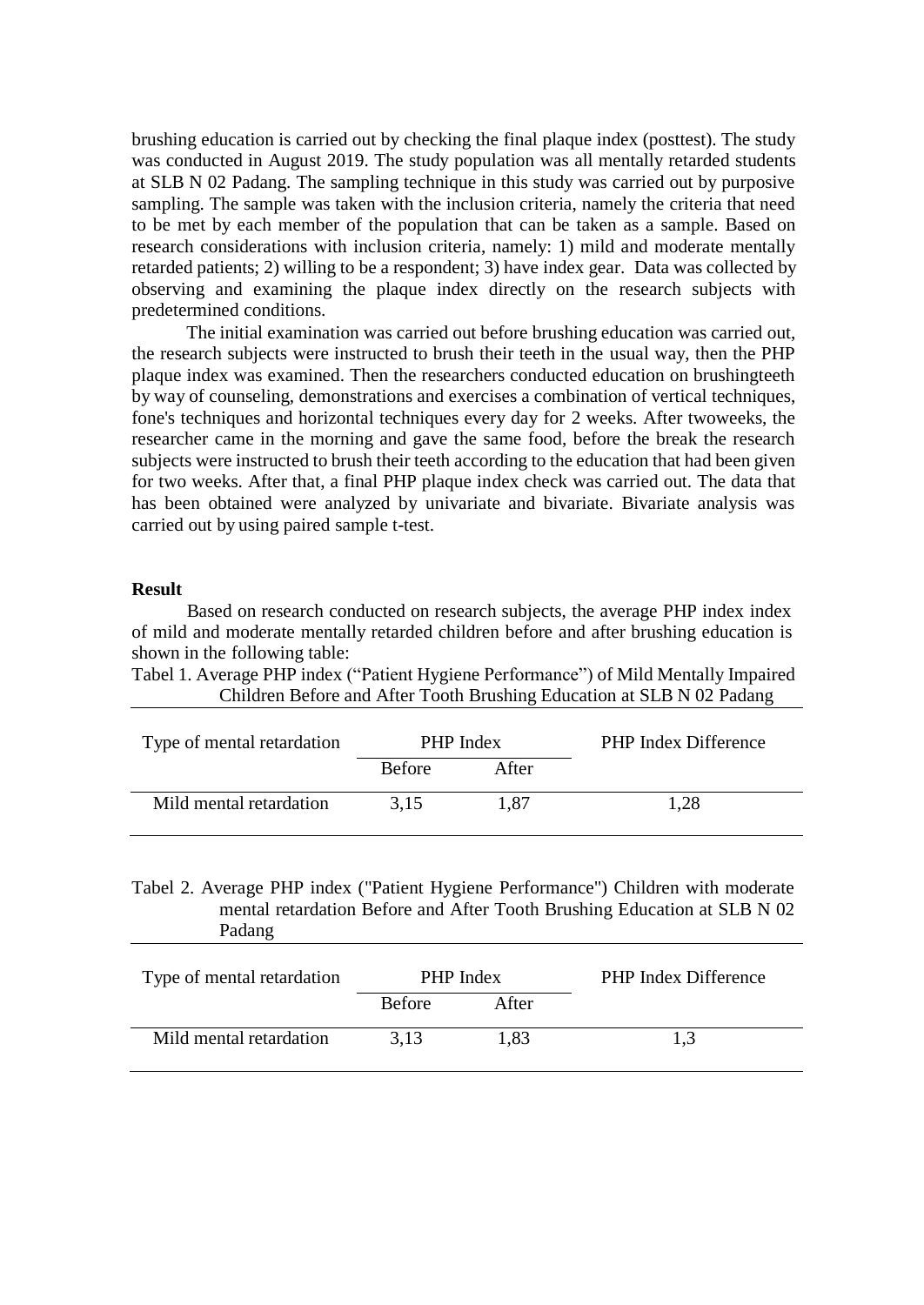Tabel 3. Differences in Average Plaque Index ("Patient Hygiene Performance") Before and After Dental Brushing Education for Mild and Moderate Mentally Impaired Children at SLB N 02 Padang

| Type of mental<br>retardation  | PHP Index     |       | <b>PHP Index Difference</b> |
|--------------------------------|---------------|-------|-----------------------------|
|                                | <b>Before</b> | After |                             |
| Mild mental retardation        | 3.15          | 1,87  | 1,28                        |
| moderate mental<br>retardation | 3.13          | 1,83  | 1.3                         |

Tabel 4. Statistical Test Results Dependent T-Test/ Paired T-Test Effectiveness of Toothbrushing Education on the Decrease of Plaque Index (Patient Hygiene Performance) in Mild and Moderate Mentally Impaired Children at SLB N 02 Padang

| . <u>.</u> .    |    |                 |                  |             |       |  |
|-----------------|----|-----------------|------------------|-------------|-------|--|
| Variable        | N  | Average $\pm$   | mean             | IK95%       | D     |  |
|                 |    | <b>SD</b>       | difference $\pm$ |             |       |  |
|                 |    |                 | <b>SD</b>        |             |       |  |
| PHP Index       | 45 | $3,14 \pm 0,76$ | $1,28 \pm$       |             |       |  |
| before          |    |                 | 0,87             | $1,02-1,55$ | 0,000 |  |
| PHP Index after | 45 | $1,85 \pm 0,71$ |                  |             |       |  |
|                 |    |                 |                  |             |       |  |

Based on the table of statistical test results T-Test dependent / paired T-Test obtained P value "value" of  $0.000 (0.000 \le 0.05)$  then Ha is accepted which means there is a significant difference between the PHP index before and after education about brushing teeth in mild and moderate mentally retarded children.

## **Discussion**

The average PHP index before education about brushing teeth in mild mentally retarded children was 3.15 moderate criteria and the PHP index after education about brushing teeth was 1.87 moderate criteria with a difference of 1.28. According to researchers, this is because children with mild mental retardation do not brush their teeth with the recommended technique and are not done regularly. Another thing that makes the PHP index number high in mild mentally retarded children is that mentally retarded children do not receive guidance on how to brush their teeth properly.

This is reinforced by the theory which states that the technique of brushing teeth must be understood and must be carried out regularly, therefore brushing teeth if only done sparingly, it will not get optimal results. The best way to brush one's teeth for a person can be determined by dental health professionals such as dentists and dental therapists [14]. Mild mentally retarded children can still be educated and trained because generally mild mentally retarded children do not experience physical disorders, physically look like normal children in general [15]. This study is in line with previous studies regarding the plaque index number after 6 weeks of training can reduce the plaqueindex number with a weekly average of 7 [13].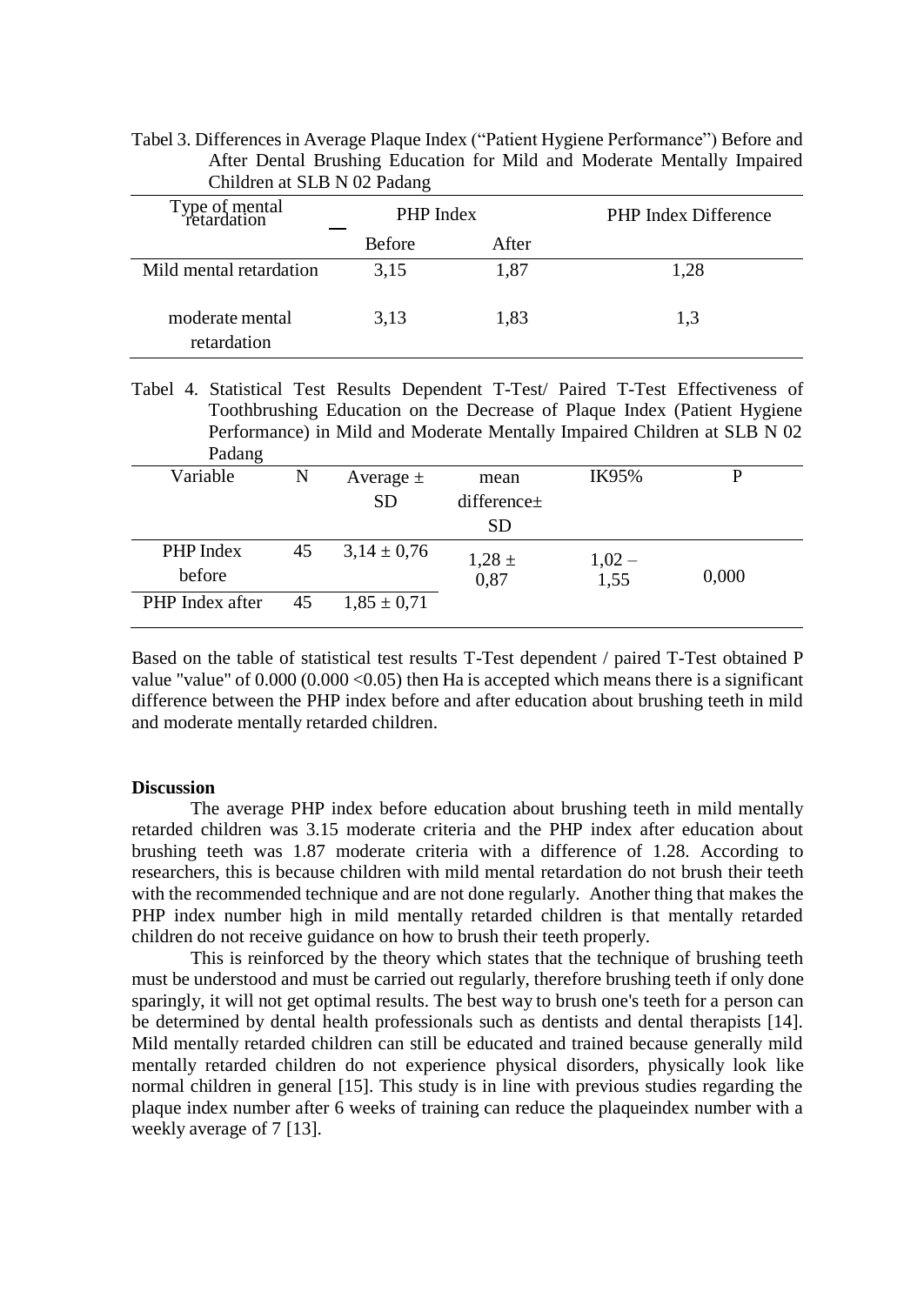The average PHP index before education about brushing teeth in children with moderate mental retardation was 3.13 moderate criteria, and after education about brushing teeth was 1.83 moderate criteria with a difference of 1.3. According to researchers, this happens because the brushing technique provided is simple and can be understood by moderately mentally retarded children, basically mentally retarded children can be trained by paying attention to various things, and supported by a strong desire, considering that moderately mentally retarded children are different from normal children in general. Tooth brushing education was carried out for 2 weeks, and the participation of the mentally retarded was very large so they did it seriously.

The theory states that the easy-to-understand and simple brushing technique is the fones and vertical technique, the fones technique is performed by placing the bristles perpendicular to the buccal and labial surfaces with the teeth in occlusion, the brush being moved in large circles so that the jaw teeth the upper and lower jaws were cleaned at once [14]. Health education is different from general education because in theory and practice health education is carried out at almost the same time, the theory obtained is directly put into practice to see the development of students' mastery of the material that has been delivered [16]. This study is in line with other studies where after receiving training in brushing teeth using the bass and horizontal methods, the plaque index of mentally retarded children decreased by 0.80 with good criteria [14].

The average PHP index before and after brushing education for children with mild and moderate mental retardation showed a higher plaque index difference, namely for moderately mentally retarded children of 1.3 while the lowest decline was in mild mental retardation of 1.28. This is reinforced by the results of statistical tests which statethat the p "value" is 0.000 (0.000 <0.005), so there is a significant difference between the PHP index before education about brushing teeth and after education about brushing teeth in children with mild and moderate mental retardation.

According to the researcher, this occurs because mentally retarded children are different from normal children in general and have an IQ below the average of normal children in general. Children with mental retardation are less adaptive in carrying out mass tooth brushing activities and the researchers also do not guide one by one the mentally retarded children when brushing their teeth mass. Mild mentally retardedchildren have a higher IQ than moderate mentally retarded children, but in the educational process about brushing teeth given for 2 weeks, the enthusiasm of mild mentally retarded children is lower than moderate mentally retarded children, moderate mentally retarded children have high desire and enthusiasm, so that can beat the situation where the intellectual disability IQ is lower.

According to the theory, mild mentally retarded children have a higher IQ of 69- 55 while those with moderate mental retardation are 51-36. Children with moderate mental retardation can learn to read, write and count simply, with good guidance and education, and are supported by the high desires of mentally retarded children. Generally, mild mentally retarded children do not experience physical disorders, physically look like normal children in general, therefore it is rather difficult to distinguish them from normal children[16].

Children with mental retardation are very difficult and can't even learn academically such as writing, reading and arithmetic even though children with mental retardation are still able to write socially such as writing their own names. Children with moderate mental retardation can still be taught to take care of themselves such as bathing,dressing, eating and drinking, children with mental retardation are in need of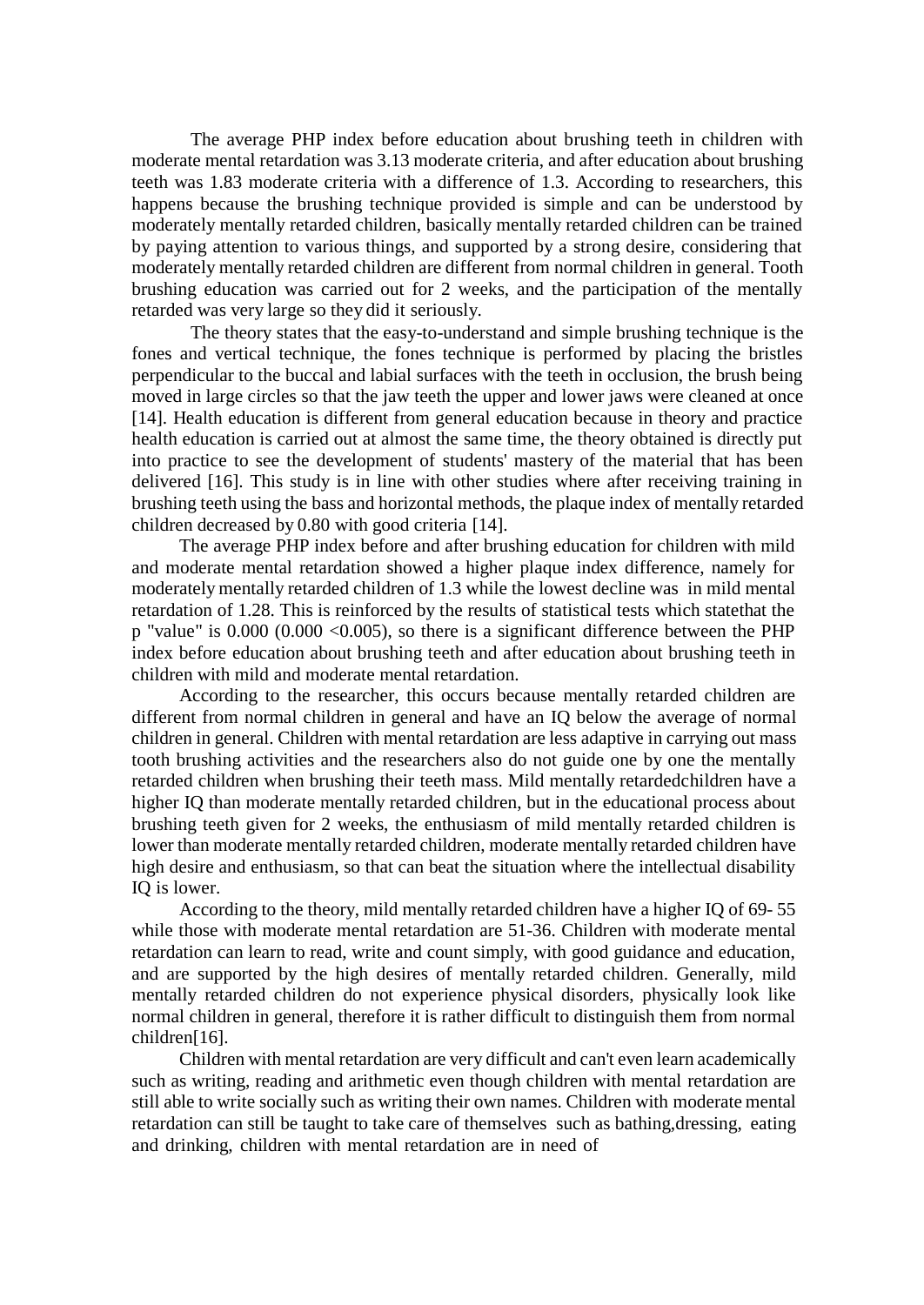continuous supervision and simple steps in their training to improve their health status [15]. The results of this study also support previous research on the results of the paired T-Test test before and after brushing education showed a p value of 0.000 and this value was below 0.05 ( $p < 0.05$ ) so that it could be said that there was a significant difference between the index plaque before and after tooth brushing treatment, with the average plaque index before and after treatment was 3.88 and 3.03 [17].

Another researcher said that the results of statistical tests showed that the mean value of plaque index before counseling on how to brush teeth was 1.53 in the medium category and after being given counseling on how to brush teeth the average value was reduced to 0.43 in the good category [18].

## **Conclusion**

The average PHP index before and after education about brushing teeth in children with mild and moderate mental retardation. It can be seen that the difference in the PHP index is higher for moderate mental retardation of 1.3 while the difference in numbers for mild mental retardation is 1.28. The results of the dependent sample T- Test/paired T-Test test showed that the P "value" was  $0.000$   $(0.000 < 0.05)$ , so there wasa significant difference between the PHP index before and after education about brushing teeth in children with mild and moderate mental retardation. It is recommendedto respondents to always apply the brushing technique that has been given, and brush their teeth at least twice a day, ie in the morning after breakfast and at night before goingto bed and guide the mentally retarded children one by one when brushing their teeth.

# **References**

- [1] R. A. A. Zulkarnain, E. Riyanti, and I. S. Sasmita, "The differences of caries prevalence and caries index of children in primary school with UKGS and without UKGS in Kota Batam," *Padjadjaran J. Dent.*, vol. 21, no. 1, pp. 36–40, 2009, doi: 10.24198/pjd.vol21no1.14083.
- [2] R. Ariningrum, *Beberapa Cara Menjaga Kesehatan Gigi dan Mulut*. Jakarta: Hipocrates, 2000.
- [3] N. I. Tjahja, M. A. Lely, Delima, and L. Ganni, "Nilai Karies Gigi Anak Kelas 1 dan Kelas 6 Sekolah Dasar di Salah Satu Puskesmas Kabupaten Tangerang (Pemeriksaan Dokter Umum, Dokter Gigi dan Perawat Gigi)," *Bul. Penelit. Kesehat.*, vol. 38, no. 1, pp. 90–105, 2010.
- [4] F. Harmely, H. Lucida, and M. H. Mukhtar, "Efektifitas Bromelain Kasar dari Batang Nenas (Ananas comosus L. Merr) sebagai Antiplak dalam Pasta Gigi," *Sci. J. Farm. dan Kesehat.*, vol. 1, no. 1, pp. 14–18, 2011, doi: 10.36434/scientia.v1i1.11.
- [5] P. MH, H. N, and N. Nurjannah, *Ilmu Pencegahan Penyakit Jaringan Keras dan Jaringan Pendukung Gigi*, 1st ed. Jakrta: Kedokteran Gigi EGC, 2013.
- [6] H. Vera, "Efektivitas Metode Pengajaran Cara Menyikat Gigi Terhadap Penurunan Indeks Plak Anak Usia 3-5 Tahun," *Dentika Dent. J.*, vol. 15, no. 1, pp. 42–45, 2010.
- [7] A. Angela, "Pencegahan primer pada anak yang berisiko karies tinggi," *Dent J*, vol. 38, no. 3, pp. 130–134, 2005.
- *[8]* W. I.G.A.K, Astati, H. T, and S. P, *Materi Pokok Pengantar Pendidikan Luar*